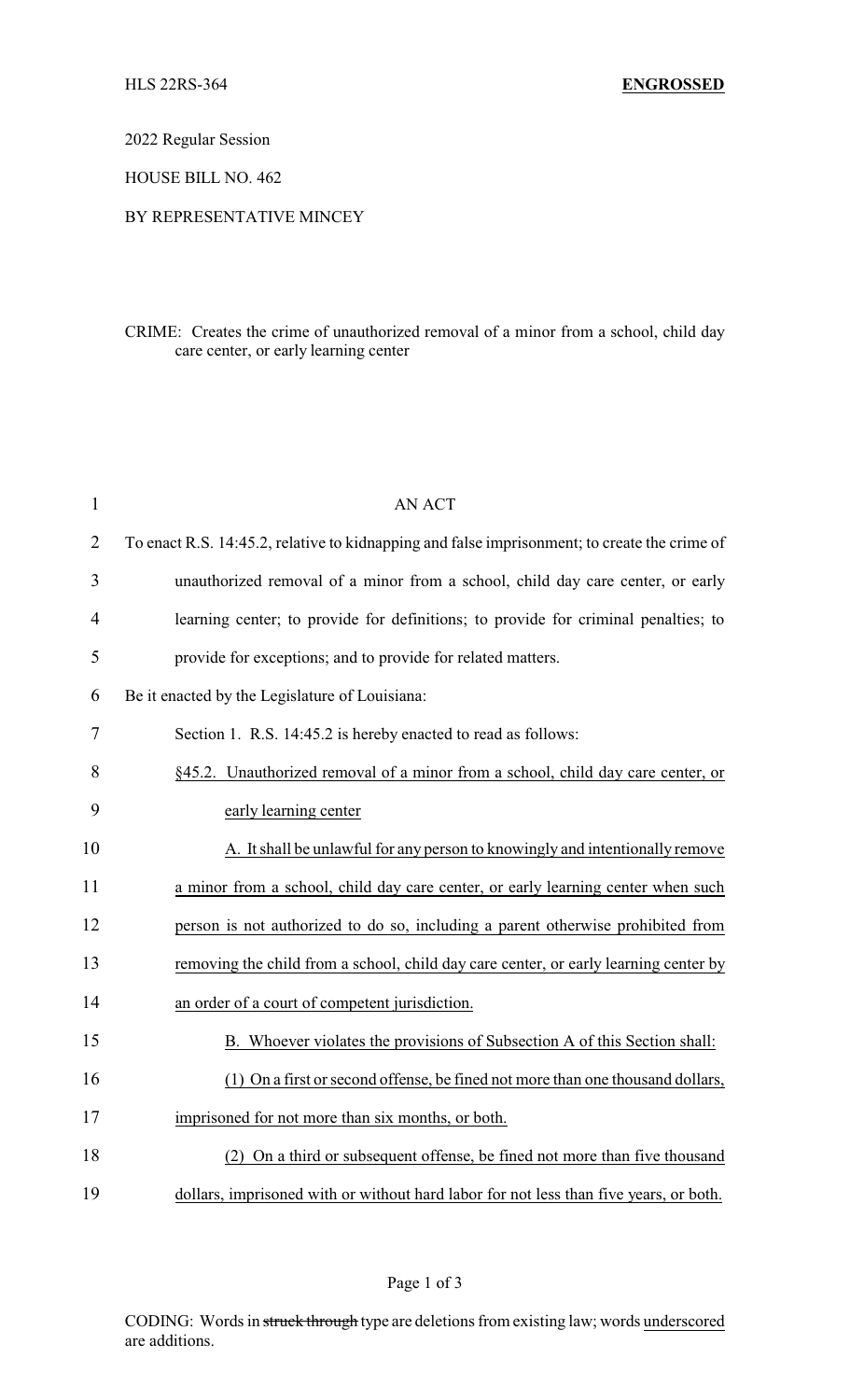| 1                           | C. The provisions of this Section shall not apply to a minor who leaves a               |
|-----------------------------|-----------------------------------------------------------------------------------------|
| $\mathcal{D}_{\mathcal{L}}$ | school, child day care center, or early learning center for a sponsored function by the |
| 3                           | school, child day care center, or early learning center.                                |
| 4                           | D. The provisions of Paragraph (1) of Subsection B of this Section shall only           |
| 5                           | be enforced by the use of summons in lieu of custodial arrest, in accordance with       |
| 6                           | Code of Criminal Procedure Article 211.                                                 |
|                             | E. As used in this Section:                                                             |
| 8                           | "School" has the same meaning as in R.S. 14:95.6.                                       |
| 9                           | "Child day care center" and "early learning center" have the same<br>(2)                |
| 10                          | meaning as in R.S. 17:407.33.                                                           |
|                             |                                                                                         |

## DIGEST

The digest printed below was prepared by House Legislative Services. It constitutes no part of the legislative instrument. The keyword, one-liner, abstract, and digest do not constitute part of the law or proof or indicia of legislative intent. [R.S. 1:13(B) and 24:177(E)]

| HB 462 Engrossed | 2022 Regular Session | Mincey |
|------------------|----------------------|--------|
|                  |                      |        |

**Abstract:** Creates the crime of unauthorized removal of a minor from a school, child day care center, or early learning center and provides for the elements of the offense and criminal penalties.

Proposed law provides that it shall be unlawful for any person to knowingly and intentionally remove a minor from a school, child day care center, or early learning center when such person is not authorized to do so, including a parent otherwise prohibited from removing the child from a school, child day care center, or early learning center by an order of a court of competent jurisdiction.

Proposed law provides for a fine of not more than \$1,000, imprisonment for not more than six months, or both for a first or second offense.

Proposed law provides for a fine of not more than \$5,000, imprisonment with or without hard labor for not less than five years, or both for a third or subsequent offense.

Proposed law shall not apply to a minor who leaves a school, child day care center, or early learning center for a sponsored function by the school, child day care center, or early learning center.

Proposed law provides that the provisions of proposed law shall only be enforced by the use of summons in lieu of custodial arrest, in accordance with present law (C.Cr.P. Art. 211).

Proposed law provides for definitions for "school", "child day care center", and "early learning center".

(Adds R.S. 14:45.2)